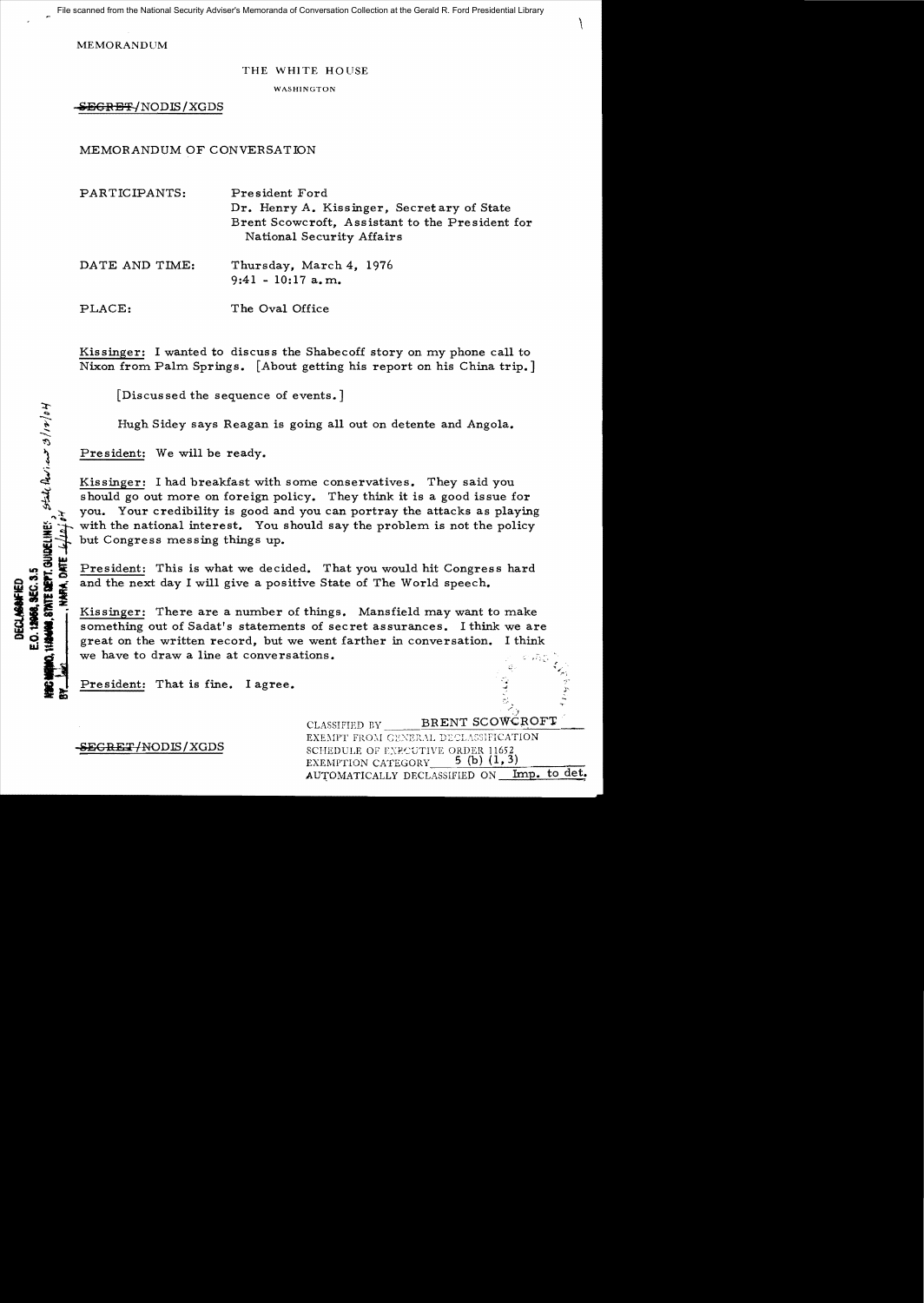## $\overline{\text{SEGREF}}$  /NODIS/XGDS  $2$  .

Kissinger: Then there may be a blowup over the consultations over Egypt's  $C$ -130's. We briefed that we may do more, but the only thing before Congress now is the C-130's.

Pre sident: That is fine.

Kissinger: The U. S. -Soviet commissions -- I think we should delay.

President: I agree. I told Cheney.

Kissinger: Can we do it through me?

I think we need to crank up contingency planning on Africa.

Scowcroft: I have it underway.

Kissinger: We need to have a WSAG and an NSC. I think we may have to crack the Cubans on Rhodesia, even if it provokes race riots here -though we could force the white regime out in Rhodesia. I think that, at least after the elections, we will have to give Cuba a bloody nose.

President: I think we should move forward on our contingency planning. The se could be difficult areas.

I think Reagan may try to take us on about Cuba and Panama.

Kissinger: I don't see how he can on Cuba. On Panama I would say: It is easy to make a one-line remark on Panama; it's an issue not just with Panama but Latin America. That is why three Presidents have undertaken negotiations. Congress is fully informed and any agreement will fully protect the American interest.

 ${SEGR}$   $\rightarrow$   $NODIS/XGDS$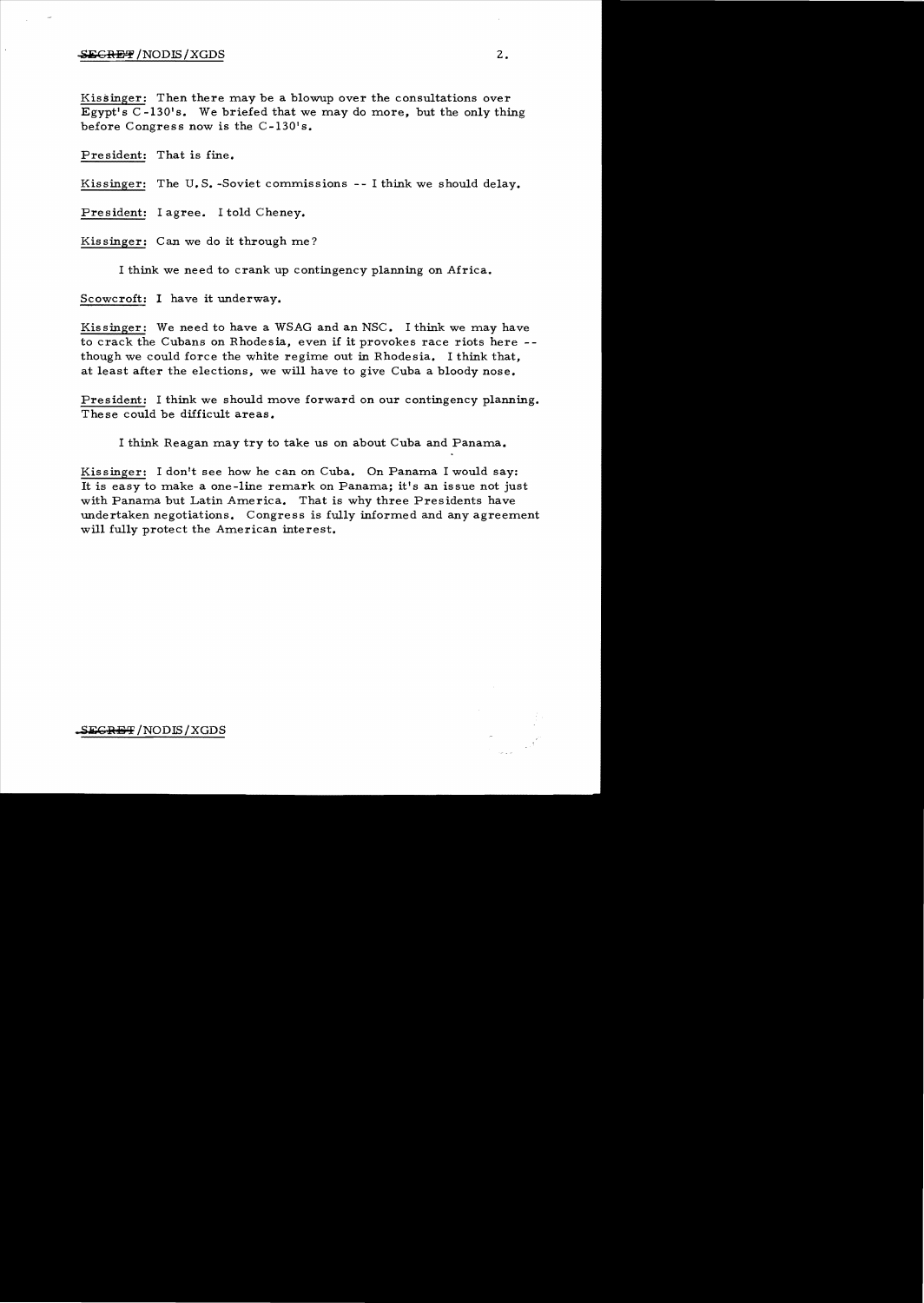$P/R$  42 mars 9:41 K I mandel de chines - Shalmag story on a Méron phone call. (Dieumel a reprense of intents) Determine Sidny says Riogen is join all ant ou detente au l'Onyda. Pas will be clady. K I had beachfast cit somme conservatives. They said you stand gesout more on FP. They this is a pullisive for your good endelenting is journed + the your can justing Three or playing or / c not water to genture Auge par in vite policy huit campes mercin dip repies de la pouvention last Cry hard and the night day & will give a position SOTW spuch. # Then are a maker of thing. Unanspell my works make touthing out of Sadats statements of combat assummes, I think we are gustion i cantur record, but me went faither in Counteration. I think we have to share hive at commention / That = fine dages t aller den handelse band RTtom there was le a blowing aver a crowntation over E C-130's. We briefed that we way do made last und thing topse Cry muntos  $C - 1$  for P. That is fine. K US-SU en mo, d'Avie ma estate Solar-P & -pie. I FM Change

E.O. 12068, SEC. 3.5  $\frac{8}{100}$ 

 $\bigstar$